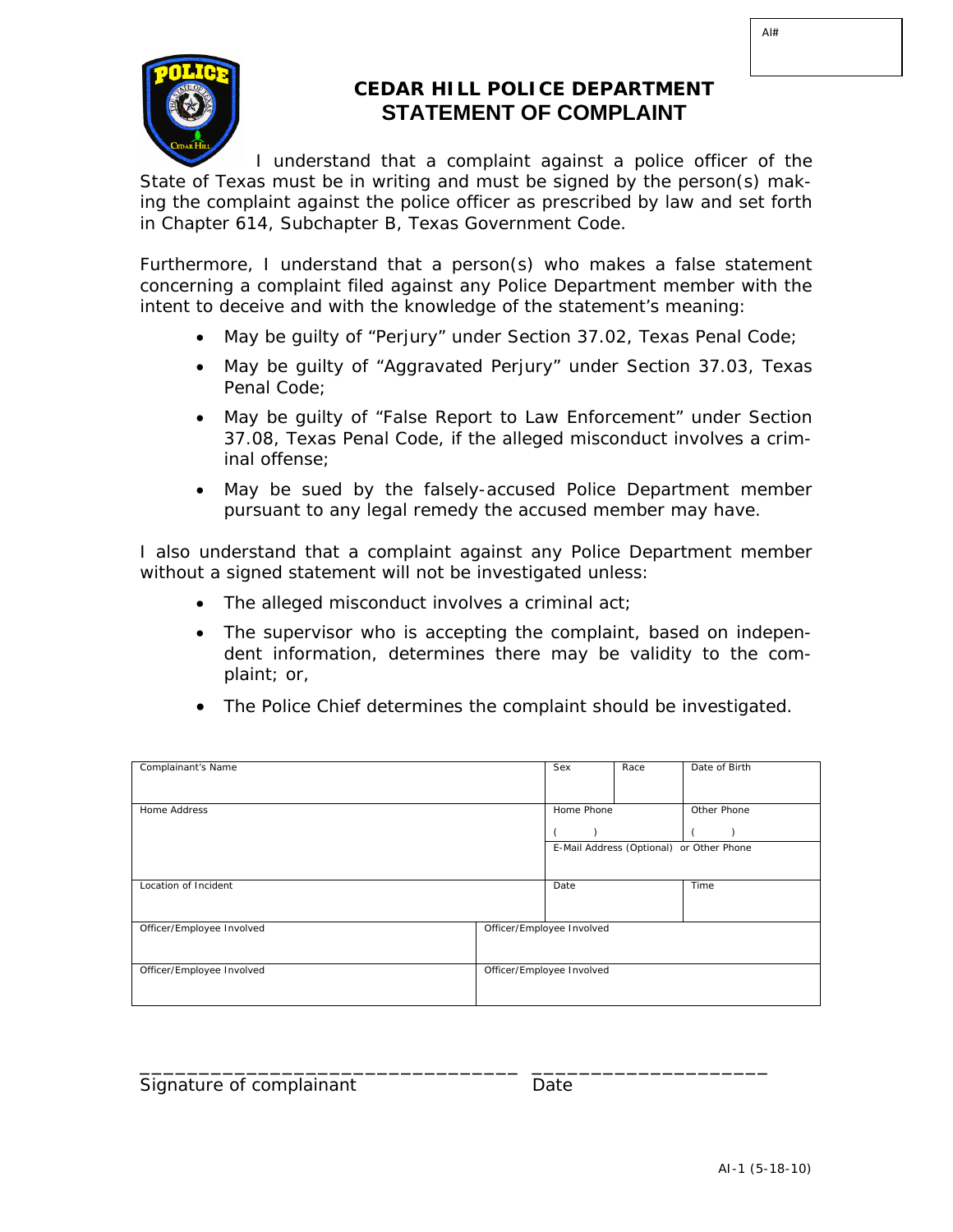| <b>COMPLAINT NARRATIVE</b>          | Al# |
|-------------------------------------|-----|
|                                     |     |
|                                     |     |
|                                     |     |
|                                     |     |
|                                     |     |
|                                     |     |
|                                     |     |
|                                     |     |
|                                     |     |
|                                     |     |
|                                     |     |
|                                     |     |
|                                     |     |
|                                     |     |
|                                     |     |
|                                     |     |
|                                     |     |
|                                     |     |
|                                     |     |
|                                     |     |
|                                     |     |
|                                     |     |
|                                     |     |
|                                     |     |
|                                     |     |
|                                     |     |
|                                     |     |
|                                     |     |
|                                     |     |
|                                     |     |
|                                     |     |
|                                     |     |
|                                     |     |
|                                     |     |
|                                     |     |
|                                     |     |
|                                     |     |
|                                     |     |
|                                     |     |
| Page _______________ of ___________ |     |
|                                     |     |